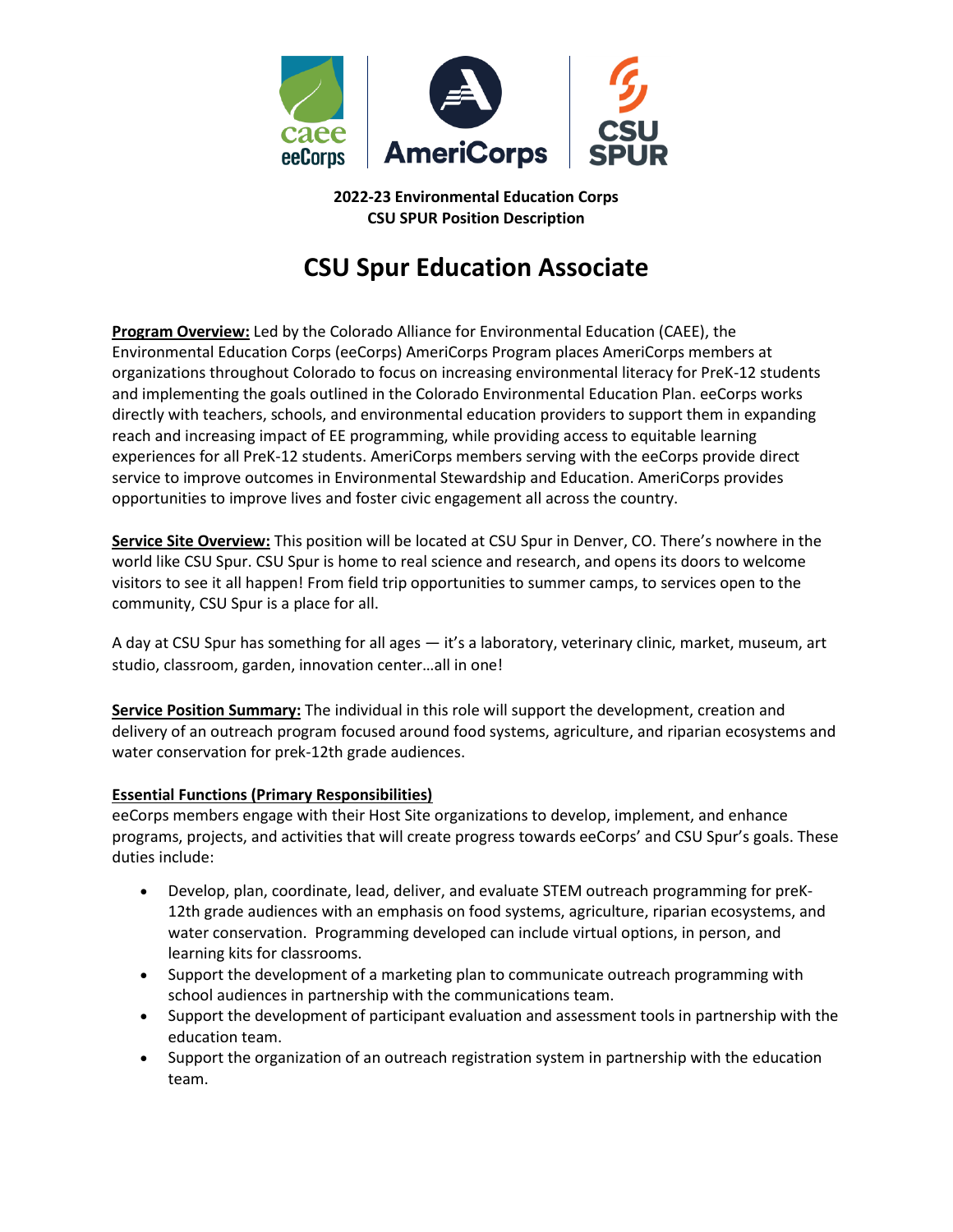- Create a Train the Trainer model to ensure programming developed can be implemented by education staff, volunteers, and student hourly employees.
- Support delivery of programming for prek-12 and multigenerational audiences at CSU Spur.
- Collect, document, and report quantitative and qualitative impact data for quarterly progress reports and monthly impact statements.
- Serve as an ambassador to volunteers by providing leadership and guidance as appropriate.
- Track progress and collect evaluation data for eeCorps performance measures.
- Attend all eeCorps/AmeriCorps orientations, meetings, and trainings.
- Complete any eeCorps required National Day of Service projects.
- Complete and submit all necessary eeCorps paperwork and reports by predetermined deadlines.
- Some local travel required and occasional statewide travel possible.

#### **Marginal Functions (Secondary Responsibilities)**:

- Engage students and multigenerational visitors through exhibit interpretation, including interpreting procedures, demonstrations, and scientific research happening throughout the buildings at CSU Spur.
- Support outreach efforts and school programming as needed.
- Maintain classroom spaces, materials, and educational facilities.
- Collaborate with Education team to ensure programmatic details are organized.

## **Physical, Emotional, and Intellectual Demands:**

- Utilize interpretation techniques to communicate effectively in noisy, crowded situations.
- Adapt to unexpected situations.
- Ability to stand for extended periods of time.
- Live veterinary procedures are occurring regularly at CSU Spur. Comfort around blood and bodily fluids preferred.
- Flexibility and an openness to learn and try new ideas and experiences is highly encouraged.
- Excitement to meet and engage with community members including educators, school groups, volunteers, and multigenerational audiences.
- Able to maneuver and carry boxes to load outreach materials into vehicle.
- Commitment to equity in education.

#### **Qualifications:**

- 2 years' experience working with children, families, and multigenerational audiences, which may include working in schools, informal education, or customer service.
- Demonstrated experience in public speaking or public demonstrations.
- Available to serve a diverse weekly schedule, including evenings, weekdays, and weekends.
- Proficient in Microsoft Office (PowerPoint, Outlook, Word, Excel)
- Ethic of national and community service and a strong desire to create positive change
- Ability to communicate effectively both verbally and in writing; computer literate
- High school diploma or GED required
- Ability to pass criminal history checks required
- Reliable transportation and proof of auto insurance required
- U.S. Citizenship or lawful permanent resident status required
- Spoken/written English proficiency is required. Ability to communicate with program constituents in both Spanish and English is preferred.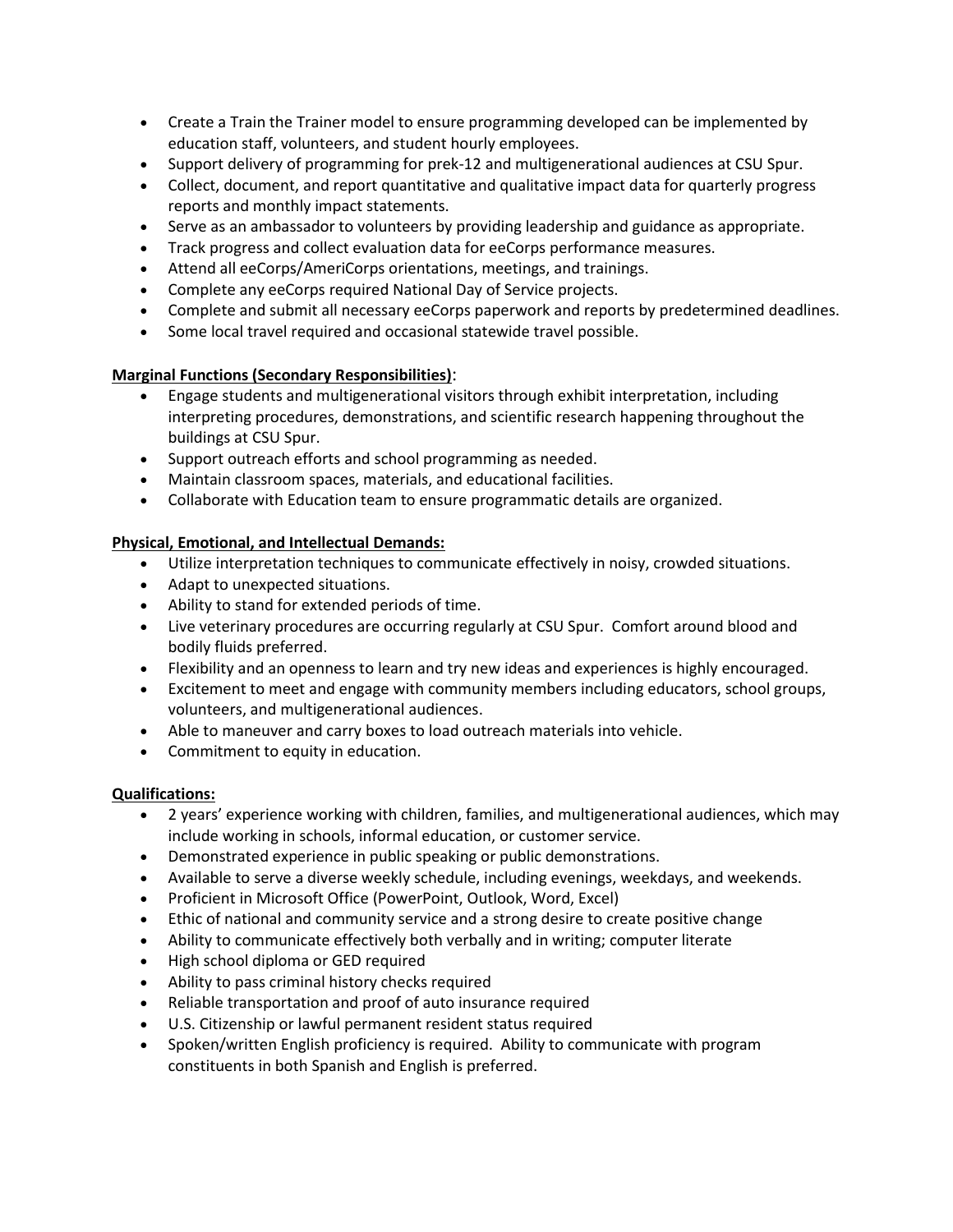**Term of Service:** This is a full-time national and community service position requiring a minimum of 1,700 hours during the term (approximately 40 hours/week). The position begins August 22, 2022, and ends July 28, 2023. Member may be required to serve on Days of Service that take place on certain national holidays throughout the year.

**Training and Support Provided:** eeCorps members receive significant training and experience in community engagement, project implementation, leadership, diverse populations, and more. Up to 20% of total hours served may be spent in applicable approved training and professional development. Members will be supervised and supported by Adrienne Sedlak, CSU Spur Education Manager, as well as by Erin Dreps, eeCorps Program Coordinator. The 2022-23 cohort of eeCorps members serving throughout the region will act as additional resources and support for each other.

**Location and Service Conditions:** This position is based at CSU Spur, 4817 National Western Drive, Denver, CO 80216.

## **Benefits:**

- A living allowance of \$16,502 distributed biweekly over the term dates. Taxes are deducted and the living allowance is distributed by direct deposit to the member's bank account.
- Housing is available (single occupancy room on site), if needed. No pets are allowed in the living facility. Onsite parking may not be included and may be the responsibility of the member (approximately \$50/month).
- Health insurance
- Child care assistance, if eligible
- An education award of \$6,495 upon successful completion of term of service.
- It is possible to defer student loans while serving as an AmeriCorps member.
- Mileage reimbursement for travel to required trainings and program sites.
- Non-tangible benefits include extensive training, valuable experience, networking, and the opportunity to serve the local community in a crucial area of need.
- Ability to participate in regional EE leadership councils; option to obtain CAEE's nationallyrecognized Professional Environmental Educator Certification.

**Diversity and Equal Opportunity:** CSU Spur shall not discriminate against any employee, volunteer or program participant on the basis of race, sex, color, ethnicity, creed, religion, national origin, citizenship, ancestry, age, disability, political affiliation, gender, sexual orientation, transgender status, gender identity, gender expression, marital, parental, veteran or military status, political service, or membership, participation or association with any employee organization. We provide equal employment and volunteer opportunities to all individuals based on relevant qualifications and abilities.

The Colorado Alliance for Environmental Education (CAEE) recognizes the value of diversity and inclusiveness to advance environmental education. CAEE defines diversity in its broadest sense and welcomes everyone to the field of environmental education and the Alliance, including but not limited to people of all races, ethnicities, genders, gender expressions, sexual orientations, abilities, ages, national origins, socioeconomic status, religious affiliations, languages, and heritages.

# **To Apply:**

If you are interested in applying to this position, please send your resume and a short cover letter outlining your interest in the program and commitment to national service to Erin Dreps, eeCorps Program Coordinator, a[t americorps@caee.org](about:blank). Please include "AmeriCorps CSU Spur and Education